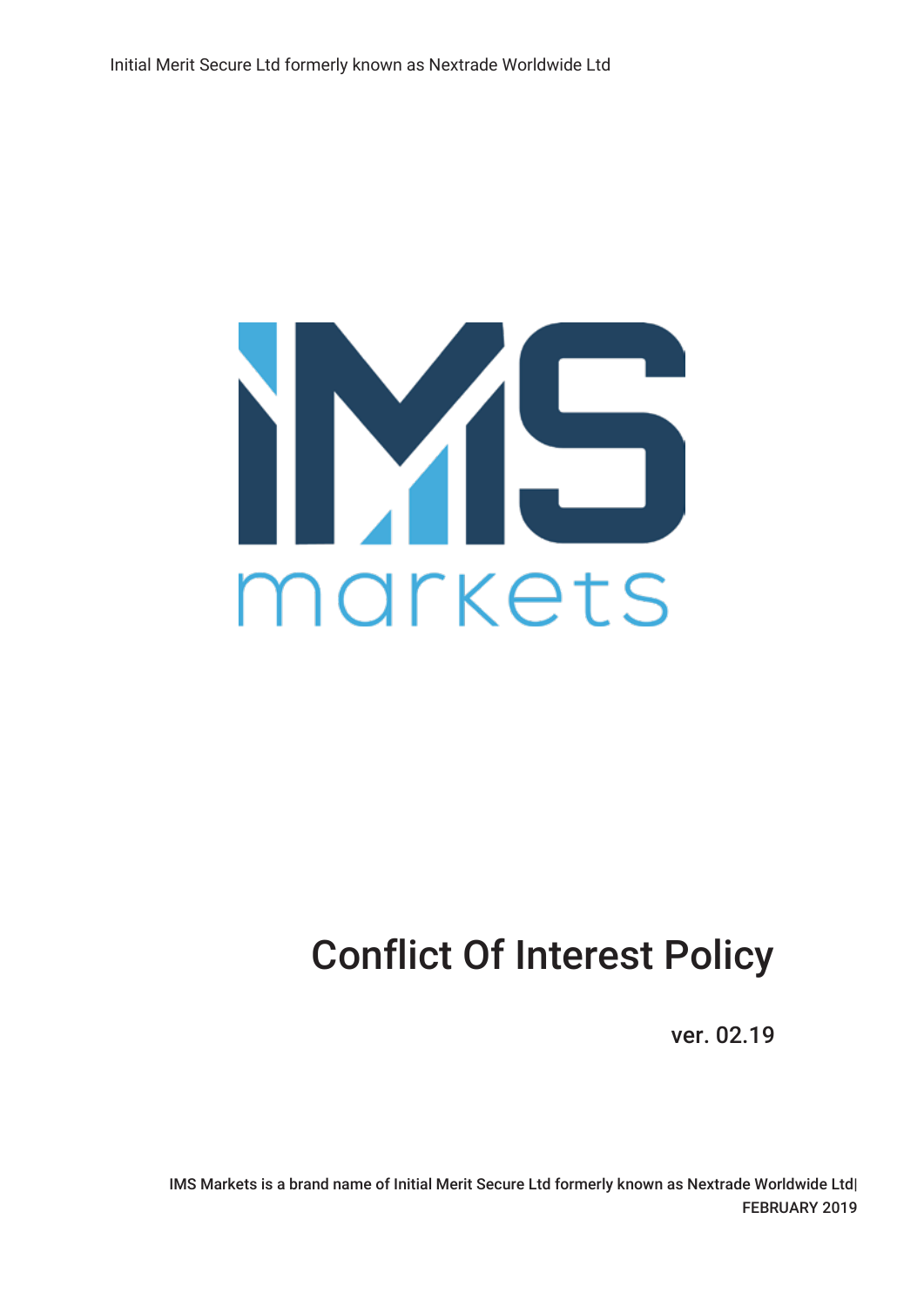## 1. Introduction

Following the implementation of the Markets in Financial Instruments Directive 2014/65/EU ("MiFID II") and in accordance to the provisions of the Financial Services and Activities and Regulated Markets Law of 2017 (the "Law") of the Cyprus Securities and Exchange Commission ("CySEC"), Initial Merit Secure Ltd formerly known as Nextrade Worldwide Ltd (hereinafter called the "Company") is required to establish, implement and maintain an effective conflicts of interest policy (the "Policy") designed to prevent conflicts of interest. The Policy must be set out in writing and be appropriate to the size and organization of the Company and the nature, scale and complexity of its business.

### 2.Aim of the Policy

The Policy aims to identify and prevent or manage conflicts of interest between the Company, including its managers, employees and tied agents, or any person directly or indirectly linked to them by control, and its clients or between one client and another, or combinations thereof, including those caused by the receipt of inducements from third parties or by the investment firm's own remuneration and other incentive structures.

Specifically, the Policy:

- a) identifies, with reference to the specific investment services and activities and ancillary services carried out by or on behalf of the Company, the circumstances which constitute or may give rise to a conflict of interest entailing a risk of damage to the interests of one or more clients; and
- b) specifies the procedures to be followed and the measures to be adopted to prevent or manage such conflicts.

Conflicts of interest should be regulated only where an investment service or ancillary service is provided by the Company. The status of the client to whom the service is provided  $-$  as either retail, professional or eligible counterparty  $-$  is irrelevant for this purpose.

## 3. Identification of conflicts of interest

For the purpose of identifying the types of conflicts of interest that may arise, the Company shall take into account whether itself or a relevant person or a person directly or indirectly linked by control to the Company, may in the course of providing Investment and Ancillary Services or a combination thereof:

- a) is likely to make a financial gain or avoid a financial loss at the expense of the client;
- b) has an interest in the outcome of a service provided to the client or of a transaction carried out on behalf of the client, which is distinct from the client's interest in that outcome;
- c) has a financial or other incentive to favor the interests of another client or group of clients over the interests of the client;
- d) carries on the same business as the client;

IMS Markets is a brand name of Initial Merit Secure Ltd formerly known as Nextrade Worldwide Ltd| FEBRUARY 2019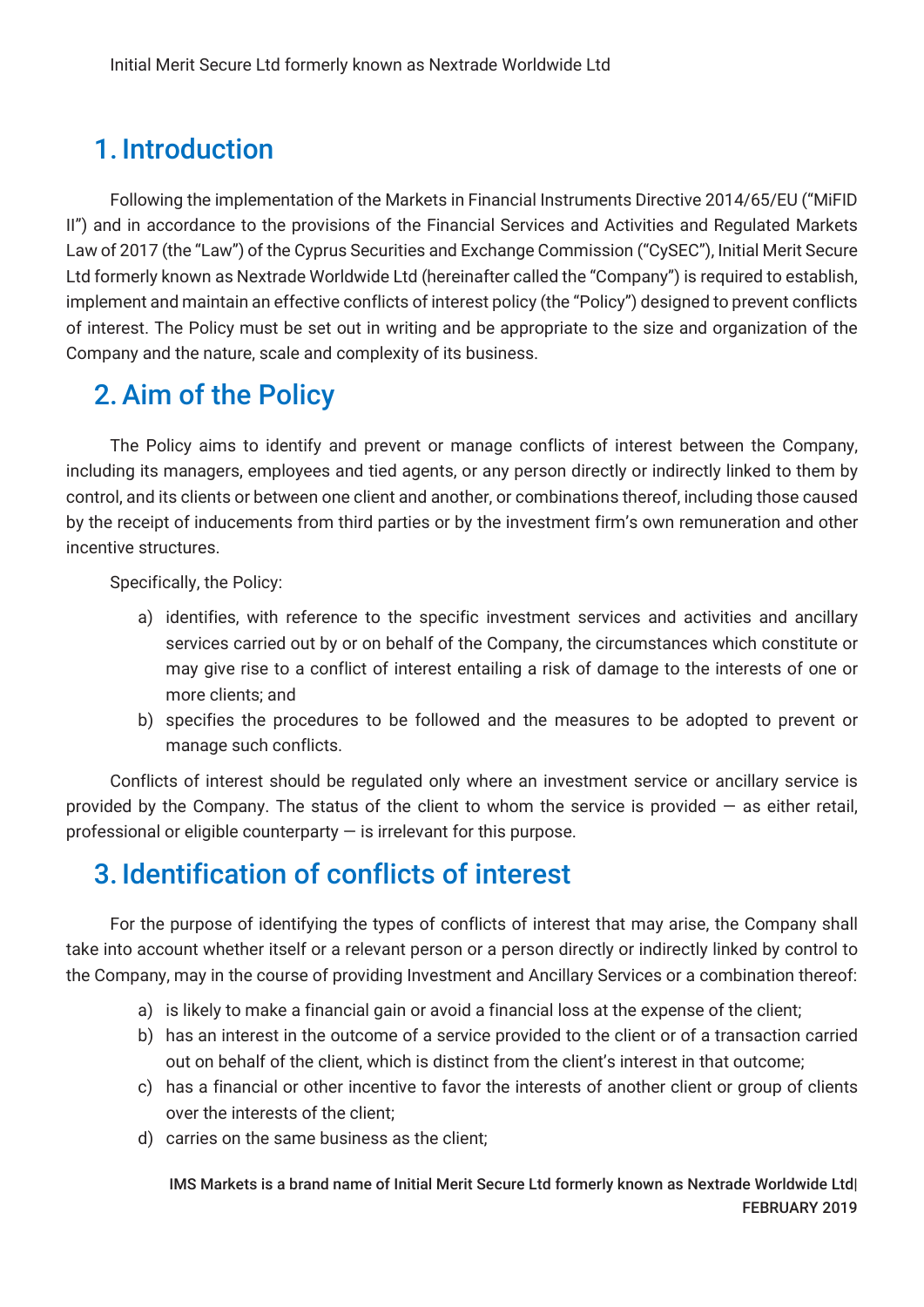Initial Merit Secure Ltd formerly known as Nextrade Worldwide Ltd

e) receives or will receive, from a person other than the client, an inducement in relation to a service provided to the client, in the form of monetary or non-monetary benefits or services.

Specifically, given the Company's current business model, the following conflicts of interest have been identified:

- a) Personal Account Dealing;
- b) Inside and Proprietary Information;
- c) Inducements;
- d) Selection of Service Providers;
- e) Remuneration of Staff;
- f) Access to electronic data; and
- g) Supervision and segregation of departments.

In respect of these conflicts, the Company maintains and operates procedures with a view to taking all appropriate steps to prevent conflicts of interest from constituting or giving rise to material risk of damage to the interests of the Company's clients.

### 4. Management and prevention of conflicts of interest

Senior management is responsible for ensuring that the Company identifies, prevents and manages its conflicts of interest. In managing the Company's conflicts of interest, senior management will:

- a) ensure that all staff are aware of the critical importance of the Policy in carrying out the Company's business, and the need to report any perceived conflict of interest promptly;
- b) review any actual or potential conflict of interest as soon as it is identified and identify appropriate steps to manage the conflict as necessary; these steps shall have the aim of preventing the risks of damage to the interests of a client;
- c) communicate to all relevant staff the procedures to be followed in order to manage the conflict of interest; and
- d) document the conflict of interest and the measures undertaken in the Policy.

Moreover, the Company ensures that relevant persons engaged in different business activities involving a conflict of interest carry on those activities at a level of independence. The procedures to be followed and measures to be adopted that are necessary for the firm to ensure the requisite degree of independence include the following:

- a) an effective security policy with various access levels to prevent or control the exchange of information between relevant persons engaged in activities involving a risk of a conflict of interest where the exchange of that information may harm the interests of one or more clients;
- b) the separate supervision of relevant persons whose principal functions involve carrying out activities on behalf of, or providing services to, clients whose interests may conflict, or who otherwise represent different interests that may conflict, including those of the firm;

IMS Markets is a brand name of Initial Merit Secure Ltd formerly known as Nextrade Worldwide Ltd| FEBRUARY 2019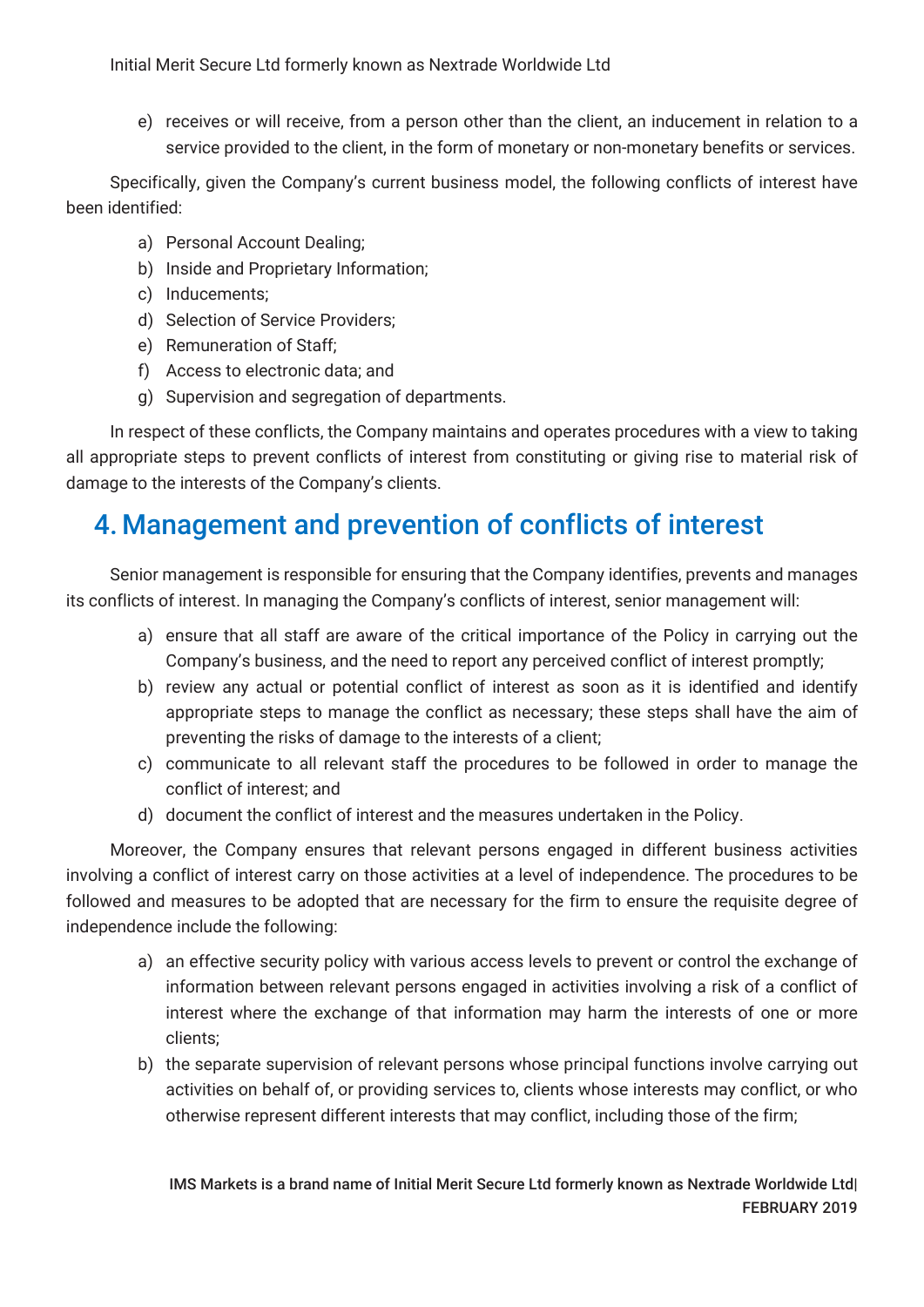Initial Merit Secure Ltd formerly known as Nextrade Worldwide Ltd

- c) the removal of any direct link between the remuneration of relevant persons principally engaged in one activity and the remuneration of, or revenues generated by, different relevant persons principally engaged in another activity, where a conflict of interest may arise in relation to those activities;
- d) measures to prevent or limit any person from exercising inappropriate influence over the way in which a relevant person carries out investment or ancillary services or activities; and
- e) measures to prevent or control the simultaneous or sequential involvement of a relevant person in separate investment or ancillary services or activities where such involvement may impair the proper management of conflicts of interest.

The Company pays special attention to the activities reception and transmission and investment research. In particular, such special attention is appropriate where the Company or a person directly or indirectly linked by control to the Company performs a combination of two or more of these activities.

Based on the conflicts identified in Section 3 of this Policy, the Company applies the following measures to prevent such conflicts from arising.

#### **A. Personal account dealing:**

The Company has implemented a personal account dealing policy, with which staff, and related persons under their control, must comply. At the commencement of their functions, members of staff are required to commit to comply with this policy.

All transactions in financial instruments by staff and relevant persons must be reported to the Compliance Officer promptly. These transactions must include precise dates and timings and any authorization or prohibition in connection with such a transaction.

#### **B. Inside and proprietary information:**

Staff members, who, in pursuit of the Company's business activities, possess inside or proprietary information must preserve its confidentiality and disclose it only to other staff who have a valid business reason for receiving it. Members of staff who believe they have received inside information from any source must immediately contact the Compliance Officer. The Company and its staff members cannot use or further disclose the information where it has been received.

Additionally, the Company has established "Chinese walls" to prevent or control the exchange of information between relevant persons engaged in activities involving a risk of a conflict of interest where the exchange of that information may harm the interests of one or more clients. Specifically, the Chinese walls have been established between the following departments/functions:

- Reception and Transmission of orders; and
- Investment research and financial analysis or other forms

#### **C. Inducements:**

*Personal gifts*: The Company operates a personal gifts policy, which is applicable to benefits or inducements to staff which might be seen as conflicting with their duties to the Company or to any of the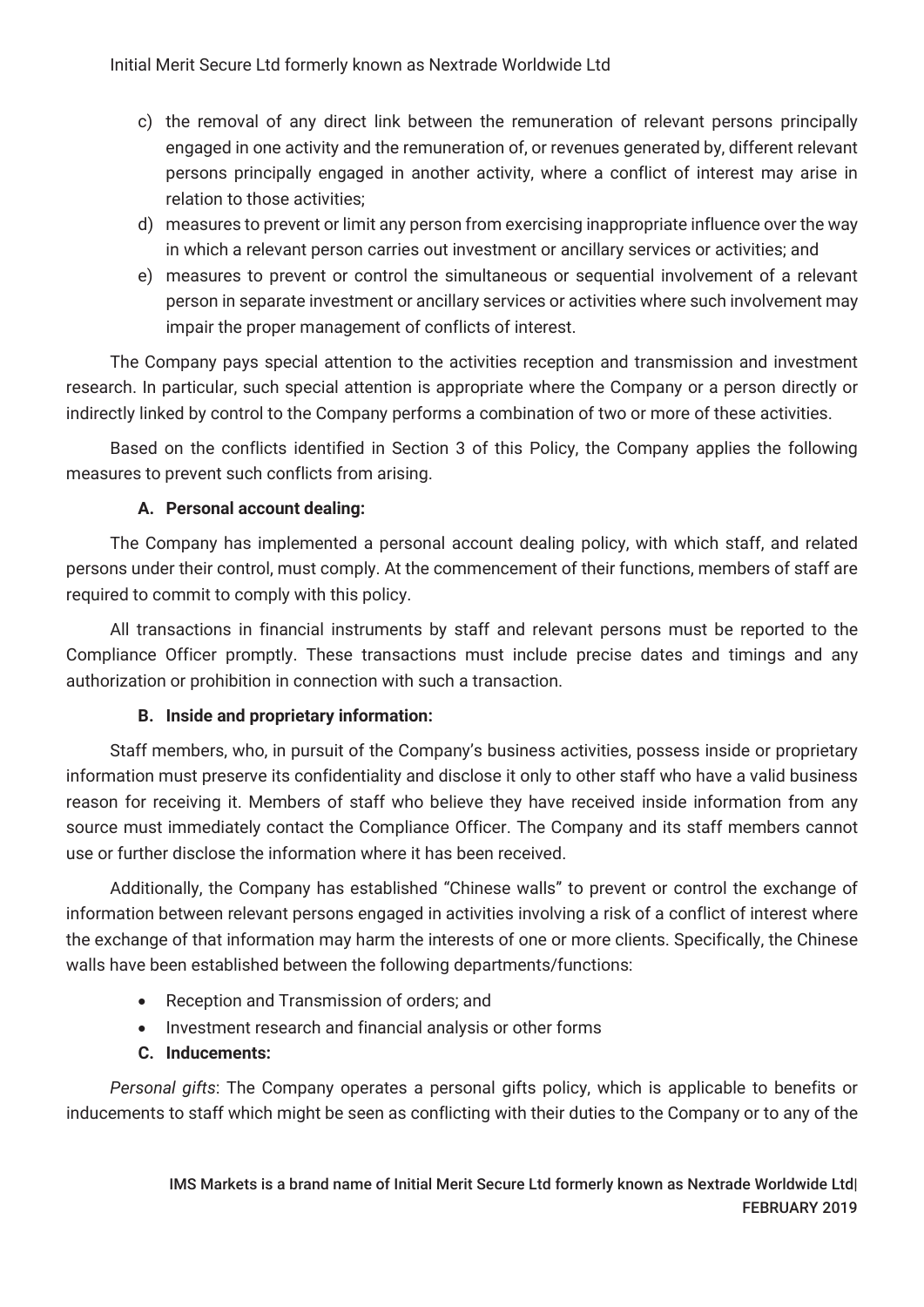Initial Merit Secure Ltd formerly known as Nextrade Worldwide Ltd

Company's clients. To address conflicts of interest that may arise when a member of staff accepts a gift, the Company applies a general rule that always any such gifts cannot exceed the amount of EUR100.

*Receipt of fees and commission*: The Company is not paying or is being paid any fee or commission or providing or being provided with any non-monetary benefit in connection with the provision of an investment service or ancillary service to the client, unless the fee, commission or non-monetary benefit is designed to enhance the quality of the relevant service to the client.

A fee, commission or non-monetary benefit shall be considered to be designed to enhance the quality of the relevant service to the client if all of the following conditions are met:

- I. it is justified by the provision of an additional or higher-level service to the relevant client, proportional to the level of inducements received, such as:
	- a. the provision of access, at a competitive price, to a wide range of financial instruments that are likely to meet the needs of the client, including an appropriate number of instruments from third party product providers having no close links with the investment firm, together with either the provision of added-value tools, such as objective information tools helping the relevant client to take investment decisions or enabling the relevant client to monitor, model and adjust the range of financial instruments in which they have invested, or providing periodic reports of the performance and costs and charges associated with the financial instruments.
- II. it does not directly benefit the recipient firm, its shareholders or employees without tangible benefit to the relevant client;
- III. it is justified by the provision of an on-going benefit to the relevant client in relation to an ongoing inducement.

In relation to any payment or benefit received from or paid to third parties, the Company shall disclose to the client the information required by the relevant Law.

#### **D. Selection of service providers:**

In the event of any personal relationship between the Company and the third party, or a person connected to them, the Company takes this into account and considers potential conflicts or the appearance of conflicts in making its selection. As far as possible, the connected party should refrain from being involved in the actual decision-making process.

The Company prevents conflicts arising regarding the selection of a service provider by not accepting or providing fees, commissions and non-monetary benefits which do not directly enhance the service offered.

#### **E. Remuneration of staff:**

Staff remuneration is carefully considered to ensure that conflicts do not inadvertently arise through targets that inappropriately incentivize staff members to behave in a manner that disadvantages the interests of clients in favor of the Company.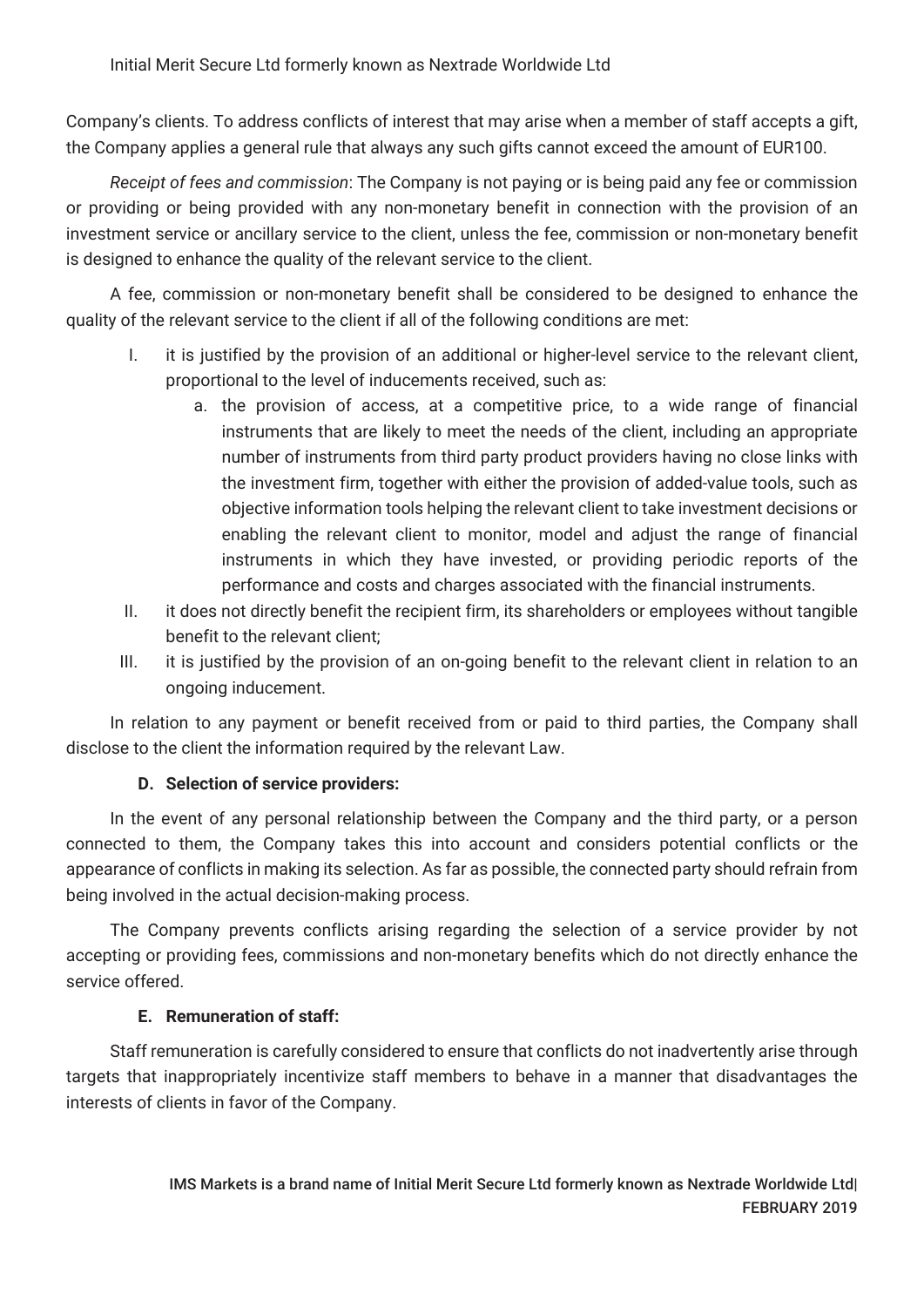As a policy, none of the Company's employees and/or Directors can be remunerated based on the successful promotion of certain products or financial instruments over others.

Additionally, in no case will the variable remuneration component exceed 100 % of the fixed component of the total annual remuneration for each individual.

#### **F. Access to electronic data:**

The Company has a security policy in place, which governs the access to electronic data so that the persons engaged in each department do not have a direct physical access to records and information concerning the subject matter of another department and which are not considered necessary for the execution of specific work. Specifically, separate permissions and access rights are provided for the various departments.

#### **G. Supervision and segregation of departments**

The Company maintains separate supervision and segregation of departments / functions which provide services to clients, whose interests may conflict with those of other clients or with the interests of the Company.

### 5.Disclosures

In the case where the Company's organizational arrangements to prevent conflicts of interest are not sufficient to ensure, with reasonable confidence, that risks of damage to client interests will be prevented, the Company a measure of last resort shall clearly disclose to the client the general nature and/or sources of conflicts of interest and the steps taken to mitigate those risks before undertaking business on its behalf. Such disclosure shall:

- a) be made in a durable medium; and
- b) include sufficient detail, considering the nature of the client, to enable that client to take an informed decision with respect to the service in the context of which the conflict of interest arises.

The disclosure shall clearly state that the organizational and administrative arrangements established by the investment firm to prevent or manage that conflict are not sufficient to ensure, with reasonable confidence, that the risks of damage to the interests of the client will be prevented.

The disclosure must also include specific description of the conflicts of interest that arise in the provision of investment and/or ancillary services, considering the nature of the client to whom the disclosure is being made. The description shall explain the general nature and sources of conflicts of interest, as well as the risks to the client that arise as a result of the conflicts of interest and the steps undertaken to mitigate these risks, in sufficient detail to enable that client to take an informed decision with respect to the investment or ancillary service in the context of which the conflicts of interest arise.